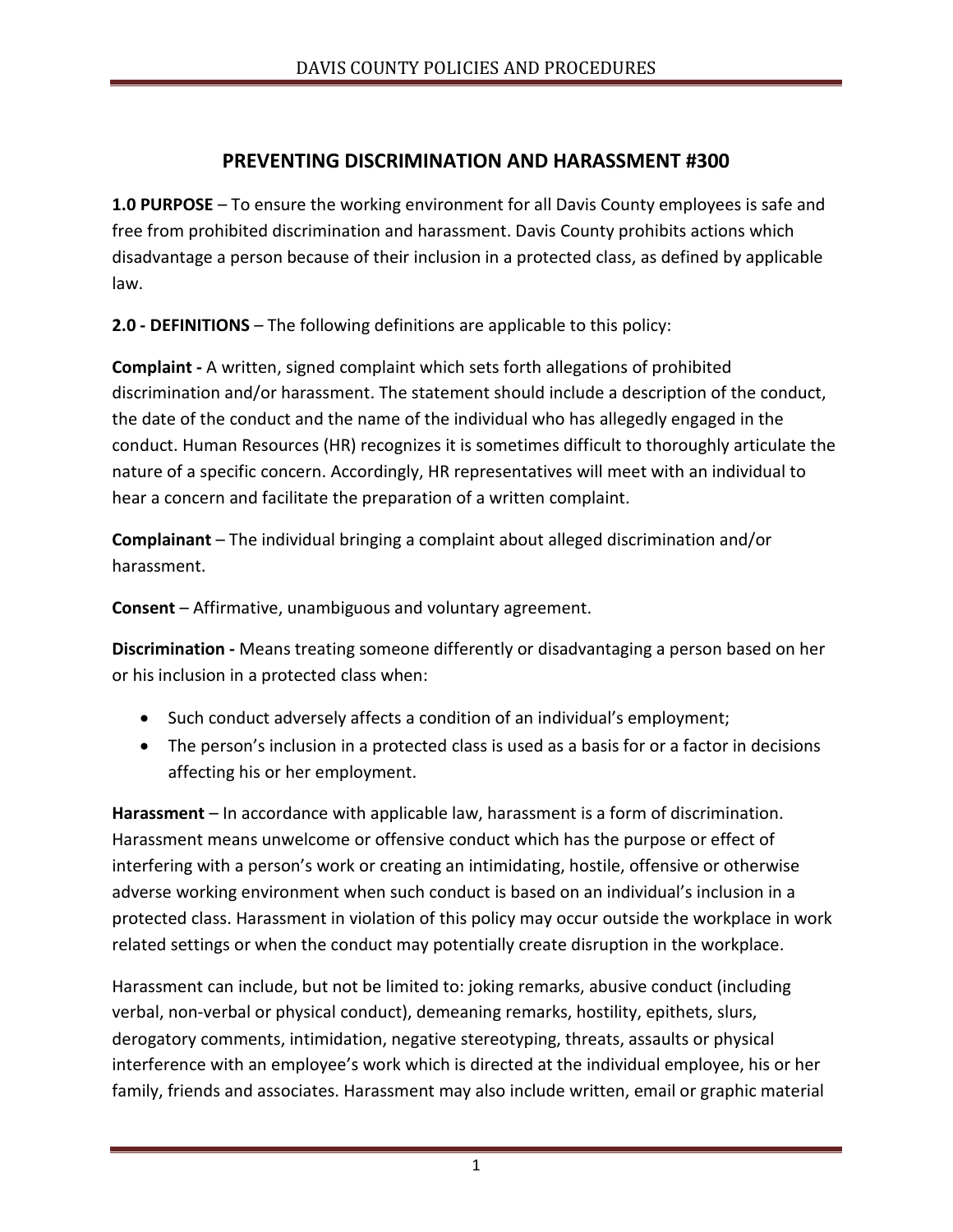which is displayed or circulated in work or work-related settings which demeans or demonstrates aversion to an individual or group based on the characteristics of a protected class. A supervisor's critical remarks about an employee's performance – whether verbal, in writing or in disciplinary documents – which are not based on her or his inclusion in a protected class, are not considered harassment.

**Nonconsensual Sexual Contact** – Means any physical contact with another person of a sexual nature without that person's consent. Touching a person's intimate parts (such as genitalia, groin, breast, buttocks, mouth or the clothing covering the same); touching a person with one's own intimate parts or forcing a person to touch another's intimate parts would be a violation of this policy if they occur without consent.

**Protected Class** – In accordance with applicable law, an individual who is a member of a class with the following attributes: race, color, national origin, sex (including pregnancy), religion, age (40 or older), disability, genetic information, sexual orientation, gender identity or any other legally defined class. The rights of veterans are also secured under this policy.

**Respondent** – The person(s) alleged to have engaged in prohibited discrimination and/or harassment.

**Responsible Employee** – Any Davis County employee – supervisor, employee or Administrative Officer - who has the duty to act on reports or observations of alleged violations of this policy by reporting the alleged violations to HR.

**Sex Discrimination** – Means treating or disadvantaging someone on the basis of her or his gender, sex, sexual orientation, gender identity or gender expression when:

- Such conduct adversely affects a condition of an individual's employment;
- The person's inclusion in a protected class is used as a basis for or a factor in decisions affecting his or her employment.

**Sexual Exploitation** – Means taking sexual advantage of another person and includes, without limitation: indecent exposure, causing the incapacitation of another person in order to gain a sexual advantage of her or him, causing the prostitution of another person; recording, photographing or transmitting images of private sexual activity and/or intimate parts of another person without consent; allowing third parties to observe private sexual acts without consent; engaging in voyeurism without consent or knowingly exposing another person to a significant risk of sexually transmitted infection, including HIV.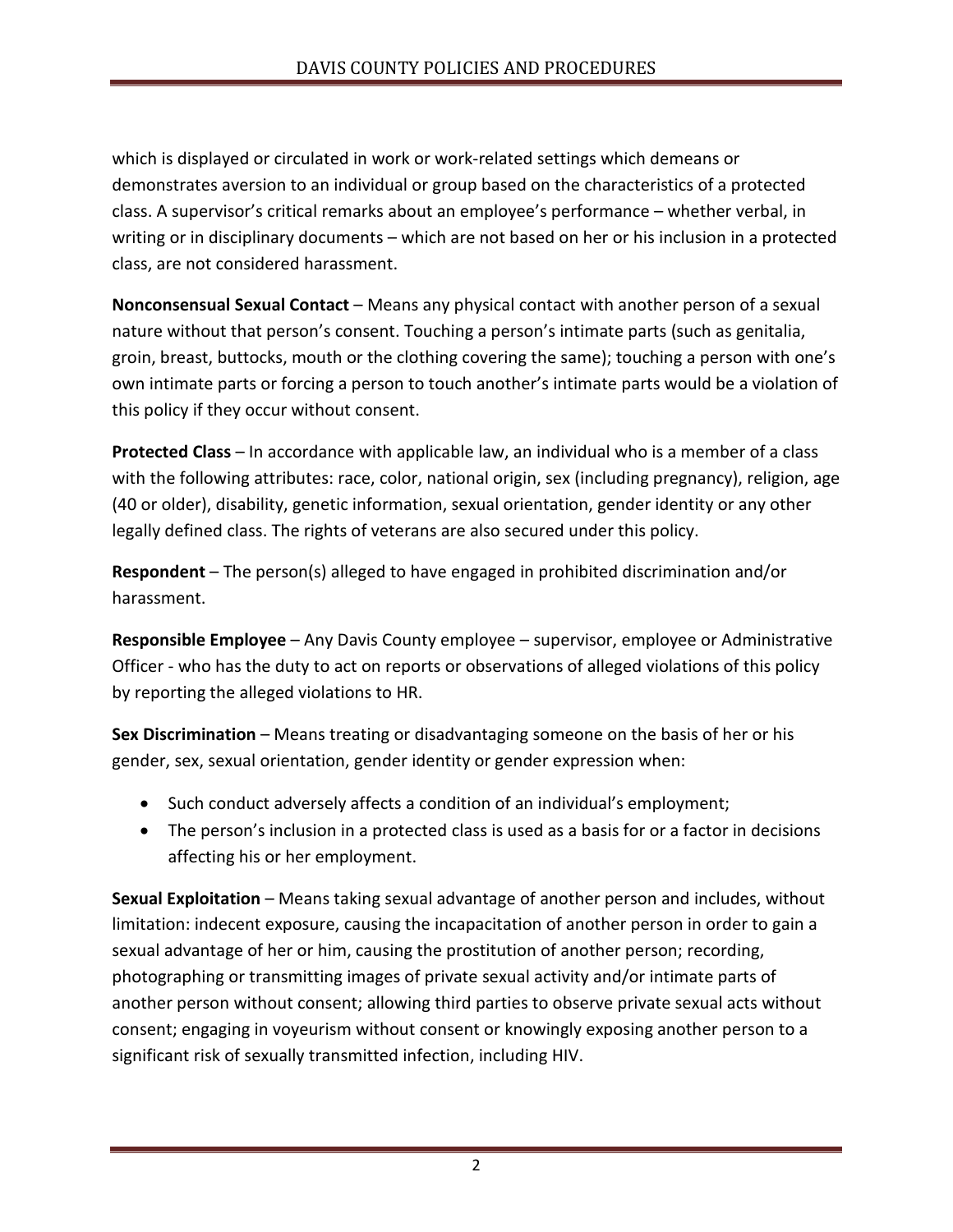**Sexual or Gender-Based Harassment** – Means unwelcome sexual advances, requests for sexual favors and other verbal or physical conduct of a sexual nature based on an individual's sex, sexual orientation, gender, gender identity or gender expression when:

- Submission to such conduct is made explicitly or implicitly a term or condition of the person's employment;
- Submission to or rejection of such conduct by an individual is used as the basis for or a factor in decisions affecting that person's employment;
- Such conduct has the purpose or effect of interfering with an individual's employment or creating an intimidating, hostile or offensive environment for the individual's employment.

Conduct constituting sexual harassment may include, without limitation, the following:

- Intentional physical conduct that is sexual in nature, such as touching, staring, blocking, pinching, kissing, grabbing or brushing against another's body when it is unwelcome or non-consensual;
- Physical assaults of a sexual nature, such as rape, sexual battery, molestation or an attempt to commit these assaults;
- Making unwanted sexual advances, propositions, sexual comments, making unwelcome or persistent requests for social contact, making comments about a person's body, sexuality or sexual experience or other sexually oriented or demeaning jokes and comments;
- Using obscene, demeaning or insulting terms related to gender;
- Displaying or circulating in the workplace materials or emails of sexually oriented displays, publications, pictures, posters, cartoons, calendars, graffiti, objects, jokes, stories or other similar material.

Sexual harassment in violation of this policy may occur outside the workplace in work related settings or when the conduct may potentially create disruption in the workplace.

**Third Party Harassment –** Can occur when a third party is offended by the sexual conduct or communication of a sexual nature between others when it occurs in the workplace. One employee may disapprove of another employee's conduct outside the workplace. However, in and of itself, an employee's disapproval does not constitute a violation of this policy unless there is demonstrable impact on the workplace.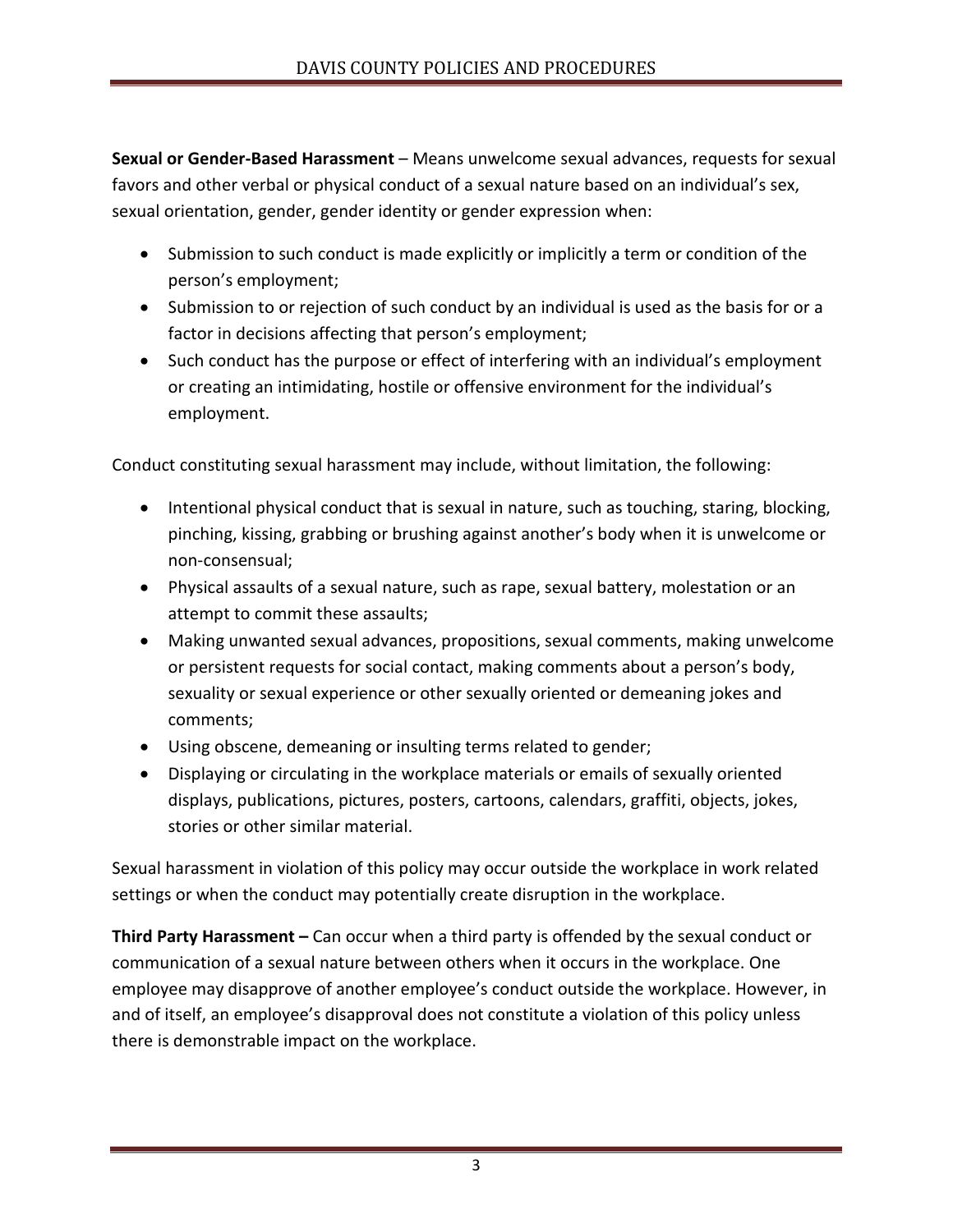**3.0 POLICY –** In accordance with applicable law, Davis County prohibits discrimination and/or harassment based on a person's protected status. This policy applies to all County employees whether full-time, part-time, temporary, seasonal or other – as well as to individuals who perform volunteer work for the County. Employees who violate this policy may be disciplined up to and including termination.

Davis County employees are entitled to a work environment free from any form of harassment. Davis County will not tolerate any form of harassment whether directed at an employee, a vendor or a member of the public. Employment decisions (including promotions, performance evaluations, pay adjustments, disciplinary actions or work assignments) cannot be based on a person's membership in a protected class.

This policy prohibits retaliation against individuals who make complaints about violations of this policy or against anyone who participates in any manner in a subsequent investigation. Failure or refusal to cooperate in an investigation of a complaint of discrimination and/or harassment, or interference in an investigation, is also a violation of this policy. A responsible employee who knows, or should have known, a violation of this policy has occurred and fails to appropriately report this knowledge has violated this policy and may be subject to disciplinary action. Further, a responsible employee who fails to take disciplinary action and/or implement remedial measures arising from an investigation has also violated this policy.

**Duty to Notify –** Any Davis County administrator – lead worker, supervisor, manager, Administrative Officer or Commissioner - has the duty to notify a HR representative, or other designated County entity, when s/he is made aware of a potential discrimination and/or harassment issue. Once informed of a possible incident of prohibited conduct, the responsible employee should immediately inform a representative in HR.

**Dismissing a Complaint -** A complaint may be dismissed after an initial review by the HR Director, in consultation with the County Attorney's Office, for failing to state a claim of discrimination and/or harassment or if the claim is too old (more than 180 days) to be effectively investigated. (See Timeliness, below).

**Filing a Complaint –** Any individual who believes s/he has been subjected to discrimination and/or harassment in the workplace by anyone (including but not limited to supervisors, coworkers, contractors or vendors) should report the concern. A complaint may be brought to any of the following: Any supervisor in the employee's departmental structure, an HR Generalist, the HR Director, any employee in HR, a Civil Attorney or a County Commissioner. A complaint of alleged misconduct may be filed by an individual who believes s/he has been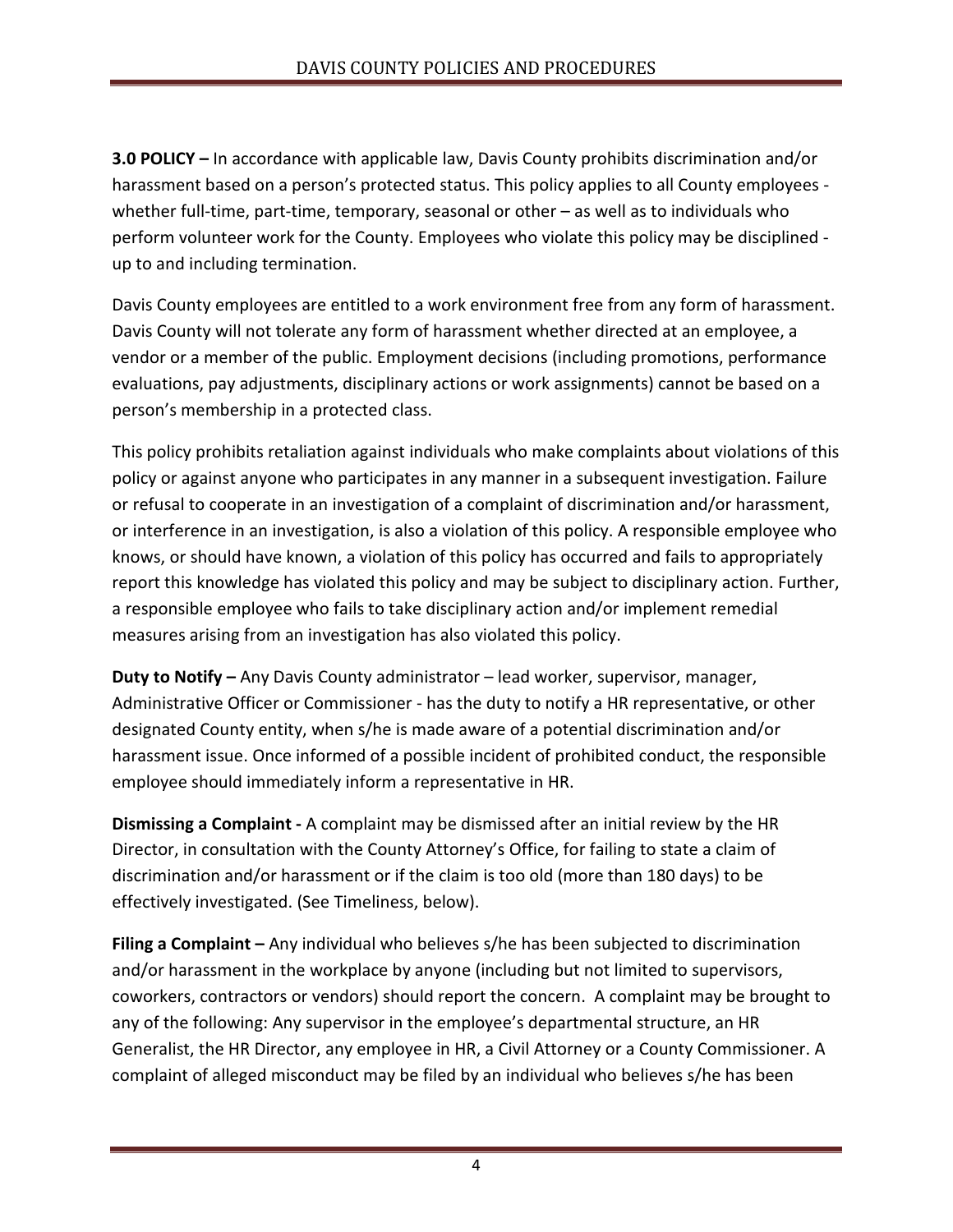subjected to discrimination OR by an administrator acting on behalf of Davis County. It is a violation of this policy to file false or frivolous complaints of a violation of this policy.

**Timeliness –** An investigation can be more effectively completed when addressing current events. A complaint is timely if it is filed within 180 days of the last alleged discriminatory act. A complaint that is not timely may be dismissed by HR, in consultation with the County Attorney's Office, after an initial review. However, at the discretion of the HR Director, and for good cause – particularly in cases alleging sexual misconduct - a complaint that is not timely may be accepted and investigated.

**4.0 INVESTIGATION –** A complaint into alleged acts of discrimination and/or harassment will be reviewed for timeliness and to determine if the complaint constitutes a violation of this policy. Complaints which do not meet timeliness or applicability requirements may be dismissed. An investigation will be initiated as appropriate. Investigations will be conducted as quickly as possible given the circumstances of each case and to allow for a thorough, complete investigation into the allegations. The investigation – including who is interviewed, the order of interviews, the information considered and subsequent notification – is determined at the sole discretion of the investigator. The appropriate parties will be notified of the findings of an investigation and a report outlining the findings of the investigation will be sent to the applicable Administrative Officer and County Commissioner.

**Addressing the Findings –** Once an Administrative Officer has been notified of the findings of the investigation, s/he must notify the HR Director or the HR Generalist assigned to the department of the remedial action s/he intends to take in response to the findings. If the Administrative Officer fails to provide notification or fails to take timely action, the County Commissioners, acting upon the recommendation of the HR Director, will take the necessary steps to address the matter, which may include discipline up to and including termination.

**Confidentiality –** The privacy of all parties involved in a complaint process shall be respected insofar as it does not interfere with Davis County's legal obligation to investigate allegations of misconduct, to take appropriate disciplinary action, to participate effectively in a potential appeal or as otherwise provided by law.

**External Investigation –** If, in consultation with the County Attorney's Office, the HR Director determines a conflict exists for HR staff to conduct an investigation, s/he may appoint a qualified external entity to conduct the investigation.

**Retaliation** – Employees may bring good faith complaints of violations of this policy without fear of retaliation. Davis County strictly prohibits retaliation against individuals for engaging in